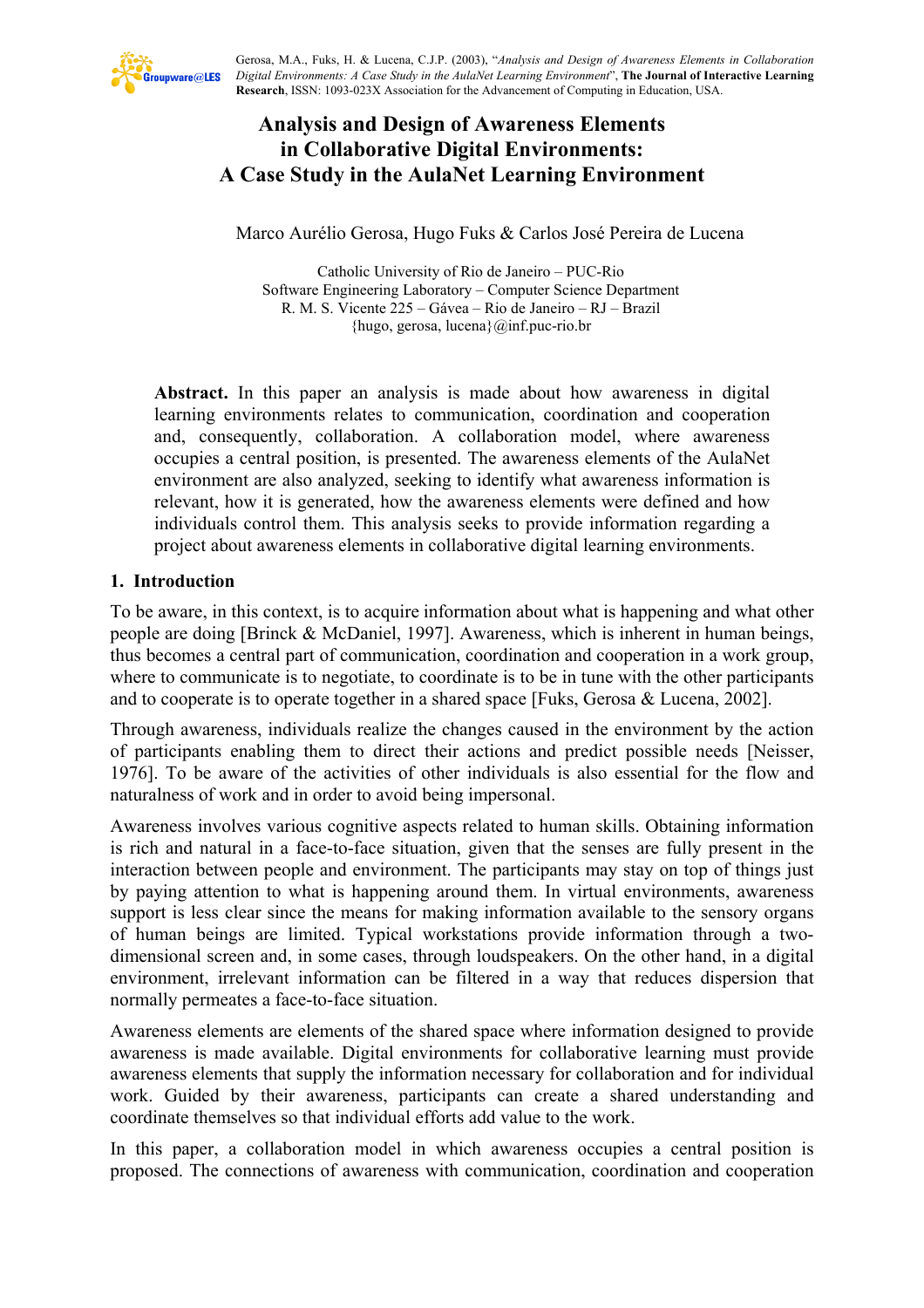are detailed in Section 2. After defining these connections, some awareness elements of the AulaNet learning environment are shown in Section 3. Section 4 concludes the paper.

### **2. Awareness and Collaboration**

At least potentially, collaborating for complex problem solving can produce better results than individual work. Individual efforts, skills and knowledge complement each other in a group. Within a group there can be interaction between people with different understanding, alternative points of view and complementary skills [Hiltz, 1994]. By collaborating, the members of the group receive feedback that early on permits them to identify inconsistencies and breakdowns in thinking processes so that they can seek together ideas, information and references to solve their problems. The group has also greater capacity to generate alternatives in a creative fashion, surveying the advantages and disadvantages of each one of them in order to select those that are feasible in order to make their decisions [Turoff and Hiltz, 1982].

Working in a group also motivates members, since their work is being observed, commented upon and evaluated by the members of a community that they belong to [Benbunan-Fich  $\&$ Hiltz, 1999]. Furthermore, the act of debating their ideas with the other members makes participants actively develop concepts, allowing them to reason and refine them.

Despite its advantages, collaborative work necessarily demands additional effort to coordinate the group members. Without this coordination, a major part of the communication effort will not be used for cooperation. For the group to be able to operate together in a satisfactory way it is necessary that the commitments that have been assumed in the conversations between the participants be realized during the cooperation. Furthermore, the coordination must deal with conflicts that harm the group.

To make group coordination possible, it is necessary to realize others' presence and know what is happening in order to make the proper decisions about the procedures to be adopted. The participants use this kind of information, known as group awareness information [Liu, Shi & Xu, 2001], to build a shared understanding about the cooperation objects and the objectives of the tasks and of the work. Being aware of the activities of one's companions, individuals will have information that helps in the synchronization of their work, coordinating themselves around individual context. In Figure 1, the collaboration model is presented.



Figure 1 – Collaboration model

In the next sections the main elements of the model and their relation to awareness are detailed. It should be pointed out that despite the separation of these concepts for the purpose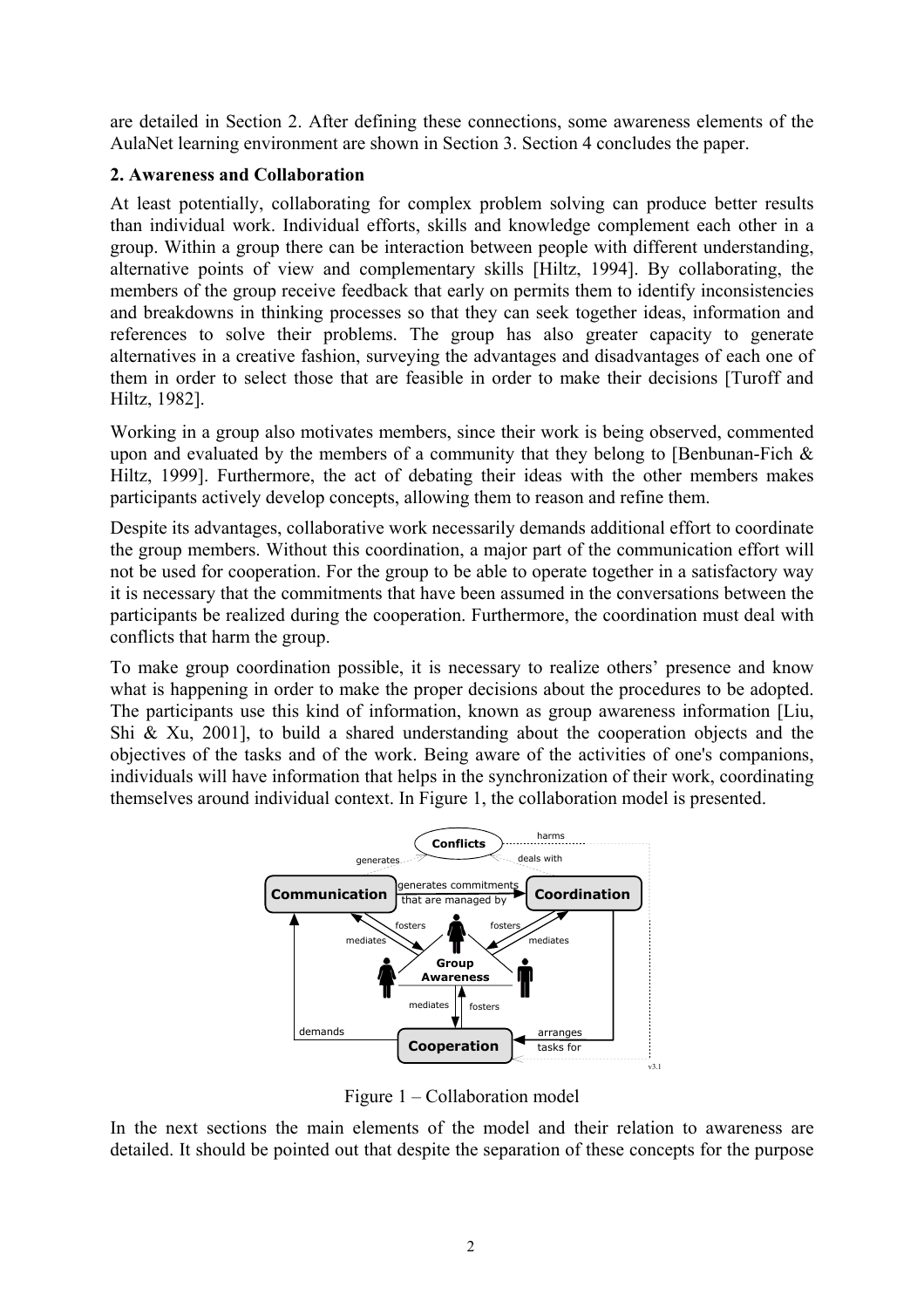of analysis, it is not always possible to consider them isolated, since they are intimately dependent and inter-related.

## **2.1. Awareness and Communication**

Communicating is sharing [Schrage, 1995]. Throughout communication, people desire to build common understanding, exchange ideas, discuss, negotiate the meaning of concepts or make decisions. The participants of a work group must communicate to accomplish tasks that are interdependent, not completely described or that require negotiation [Fussel et al, 1998].

The members of a group communicate in many different ways. Asynchronous communication tools normally are used when one wants to encourage participant reflection, since the participants will have more time before they have to act. In a synchronous communication tool interaction is valued in view of the fact that the response time between the action of a participant and the reaction of their colleagues is short. Some communication tools are geared up for free conversation while others favor structuring via a list, a tree or a graph form [Gerosa et al., 2001]. Some communication tools currently in use are: e-mail, discussion list, newsgroup, CSCA (Computer Supported Collaborative Argumentation), voting tools, instant messaging, chat, videoconference, teleconforence, telephone, etc. [Long & Baecker, 1997].

Communication is carried out by exchanging messages. Figure 2 models the transmission of a message from the sender to the receiver. The sender codes the message using the available expression elements, and the environment transmits it to the receiver, which has access to it through the awareness elements. These elements make up the Awareness Channel, where the data that is exchanged in communication transits.



Figure 2 – Modeling the communication

In order to communicate, the sender prepares the message using the language structures proper for the conversation, that are defined by the available expression and awareness elements, by the cultural context, by the domain in question and by the individual knowledge. The message is conceived in these structures and is transmitted to the receiver, which interprets it in order to recover its meaning. It should be remembered that the environment can also supply non-verbal elements to the language structure used in the conversation, in a way that simplifies verbal communication [Gutwin & Greenberg, 1999]. For example, there are tools that use icons to represent feelings in a digital environment.

The content to be transmitted reflects the intentions of the sender, which are prepared in their cognitive structures. The content that is transmitted results in commitments on the part of the receiver. It should be remembered that when one communicates, people normally are not aware of the language structures and of the expression and awareness elements that are used,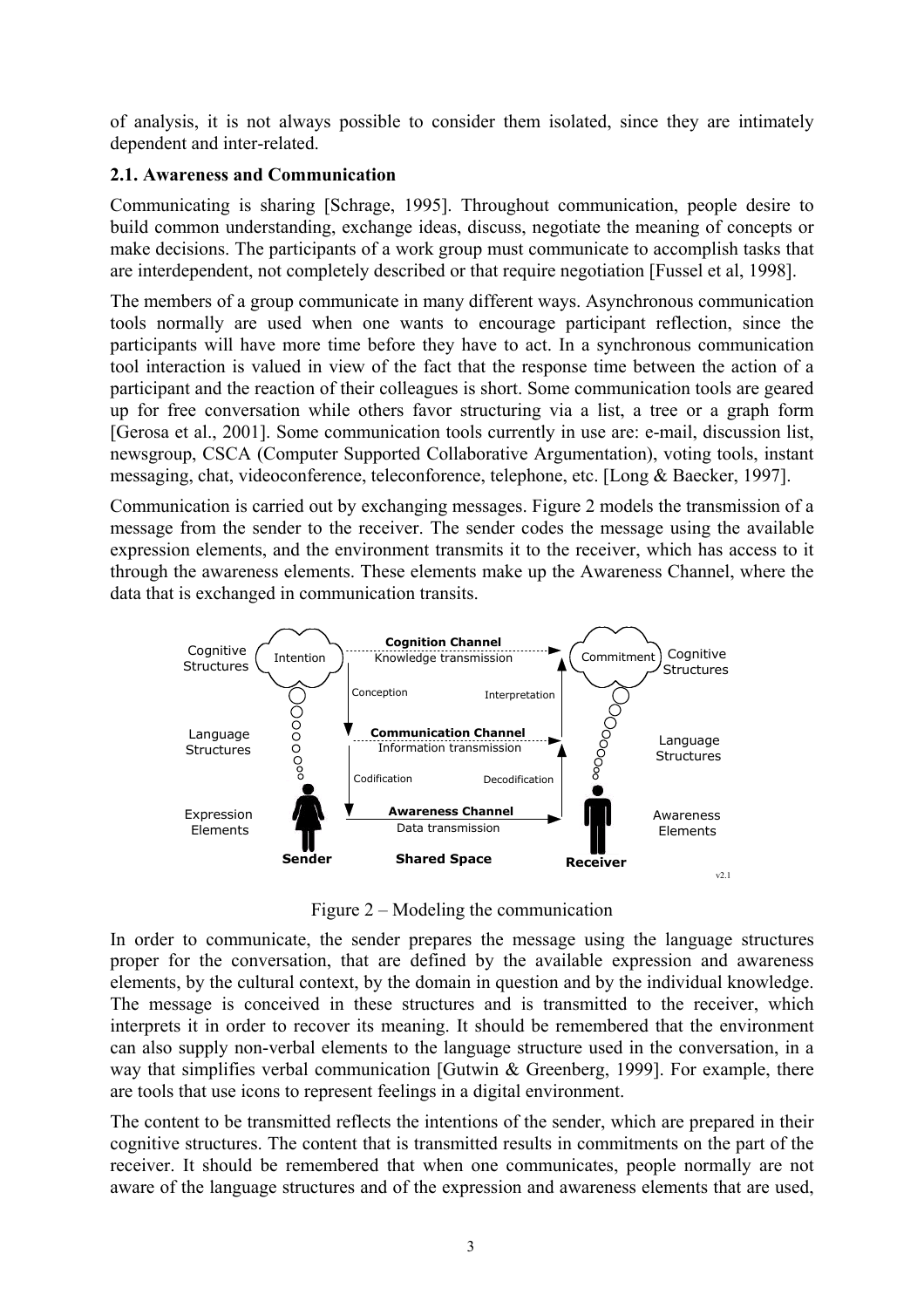because their attention is directed to the intentions and the commitments that result from the messages. If some type of confusion or problem is detected, the language structures (Communication Channel) or elements used (Awareness Channel) are brought into central focus in an attempt to repair the misunderstanding.

Communication is considered to have been successful if there is understanding of the message and if the content that was received is the equivalent to that which was transmitted, in the sense of causing the expected effects. The only way of obtaining indications about understanding is through the actions (and reactions) of the receivers, since they are guided by their understandings and commitments. A rupture in the communication, thus, would be discordance between the intentions of the sender and the actions of a receiver upon carrying out the commitments.

### **2.2. Awareness and Coordination**

Conversation for action generates commitments [Winograd & Flores, 1987]. It is necessary to coordinate the activities in order to ensure compliance with these commitments and realization of collaborative work through the sum of individual work. This coordination organizes the group in a manner that avoids the loss of communication and cooperation efforts and ensures that the tasks are carried out in the correct order, at the right time and in compliance with the restrictions and objectives [Raposo et al., 2001]. Without coordination, there is a risk that the participants will become involved in conflicting or repetitive tasks.

The coordination involves the pre-articulation of the tasks, their management and postarticulation. Pre-articulation involves the actions that are necessary to prepare the collaboration, normally concluded before the collaborative work begins: identification of the objectives, the mapping out of these objectives into tasks, the selection of the participants, the distribution of tasks among them, etc. The post-articulation phase occurs after the end of the tasks and involves the evaluation and the analysis of the tasks that were carried out and the documentation of the collaborative process. The management of the carrying out of the tasks is the most dynamic part, needing to be renegotiated in an almost continuous fashion throughout the collaboration period.

The commitments assumed during the communication originate the collaborative tasks. The group coordinates itself through coordination mechanisms in a manner to ensure the execution of the tasks, respecting the tasks' inter-dependencies. Figure 3 shows the tasks coordination model.

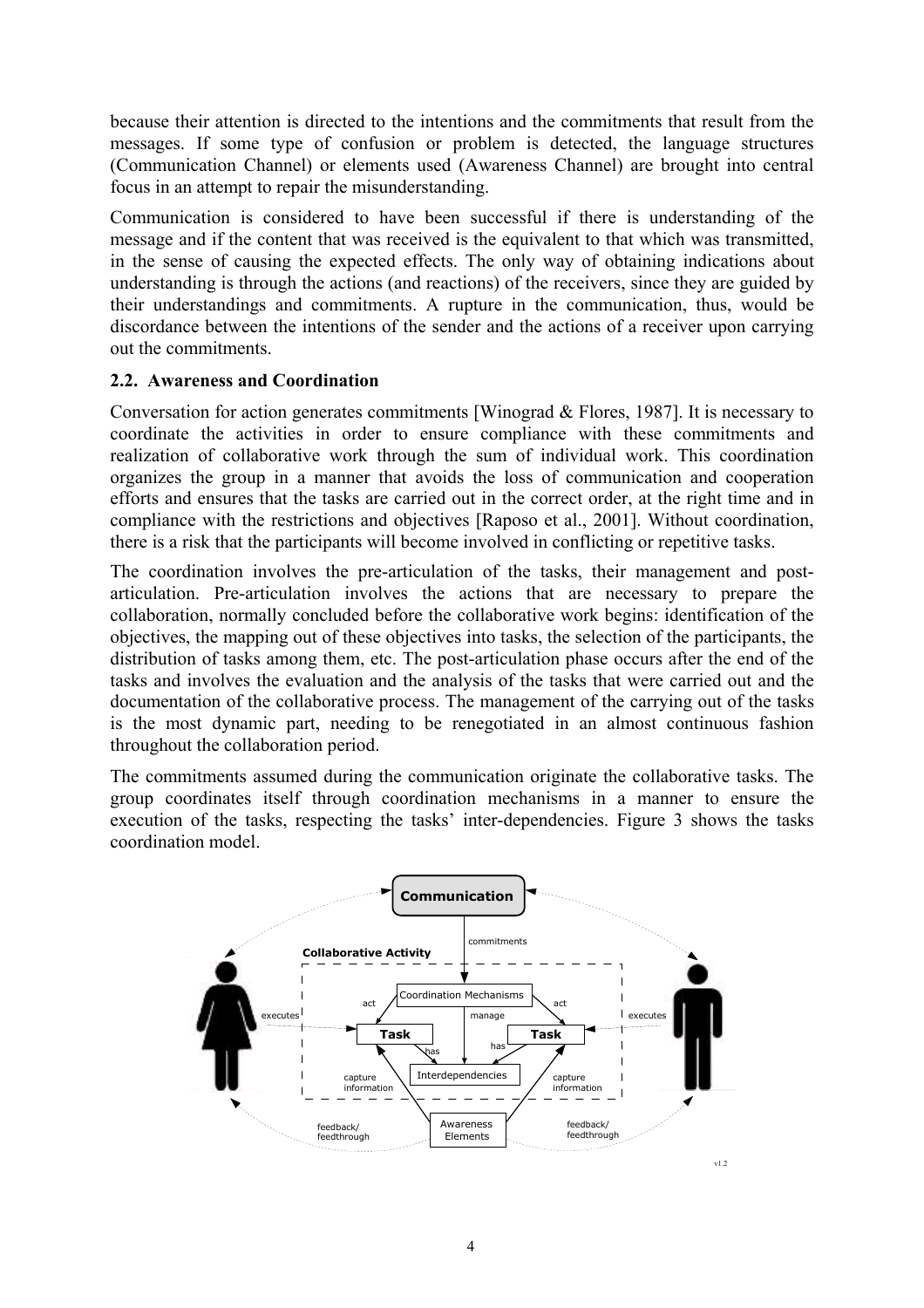#### Figure 3. Modeling the coordination

In some collaborative tools, coordination is carried out by the so-called social protocol, characterized by the confidence in the skills of the participants to mediate the interactions and by the absence of explicit coordination mechanisms between the activities. Examples of tools that normally have these features are chats and audio and videoconferences. However, some activities require sophisticated coordination mechanisms in order to ensure the success of the collaboration. Examples of tools with explicit coordination are workflow engines, multi-user games and collaborative authoring and software development tools.

With the social protocol or with explicit coordination mechanisms, awareness information is essential for group coordination. It is important that each one knows about the work progress of each one of his or her colleagues, like what was done, what needs to be done, what are the preliminary results, etc. The awareness information is particularly necessary during the dynamic coordination phase to transmit changes of plans and to help generate new shared understanding. Without this context, the individuals are not able to measure the quality of their own work compared to the objectives and progress of the group, which might lead to unnecessary duplication of effort [Dourish & Belloti, 1992].

The awareness elements are particularly useful for carrying out tasks that cannot precisely be defined in advance, where a priori articulation is not sufficient [Raposo et al, 2001]. These illdefined tasks are particularly common in learning activities, where learners make decisions and try to solve problems without complete knowledge about the domain [Simon, 1996]. In this kind of tasks, the division and the organization of work occur while it is being done through the coordination of the activities [Gross, 1997]. The awareness elements help to transmit the changes in plans and to generate new shared understanding. Moreover, they can inform the participants about temporal and spatial aspects of the actions and facilitate the synchronization of the individuals' tasks.

The group coordinator, for being directly responsible for coordination, normally is in more need of this type of awareness information. He or she needs to know, for example, who is or is not working, where there are conflicts of interest and what are the skills and experiences of each one of the participants. Based on this type of information, the coordinator can take the proper actions for coordinating the group [Borges & Pino, 1999]. However, the flow of information that goes to the coordinator must be planned very carefully. Most of the information about what is happening, has happened or will happen in the group has some type of importance. But an excess of information will make decision-making more difficult.

Conflict can occur due to problems of communication or of awareness, or due to differences in the interpretation of the situation or of the interest [Putnam & Poole, 1987]. The coordination should deal with the conflicts that disturb the group, such as competition, disorientation, hierarchical problems, diffusion of responsibility, etc. [Salomon & Globerson, 1989].

### **2.3. Awareness and Cooperation**

Communication and coordination, although vital, are not enough: "it takes shared space to create shared understandings" [Schrage, 1995]. Cooperation is the joint operation in the shared information space, through the interaction of the individuals and the artifacts of the work environment. These interactions, whose objectives in general are to accomplish a task, lead to a series of new happenings that, for their part, will be reflected in the awareness elements where the individuals will seek information for planning and coordinating subsequent interaction. They cooperate by producing, manipulating and organizing information and building and refining cooperation objects, such as documents, spreadsheets,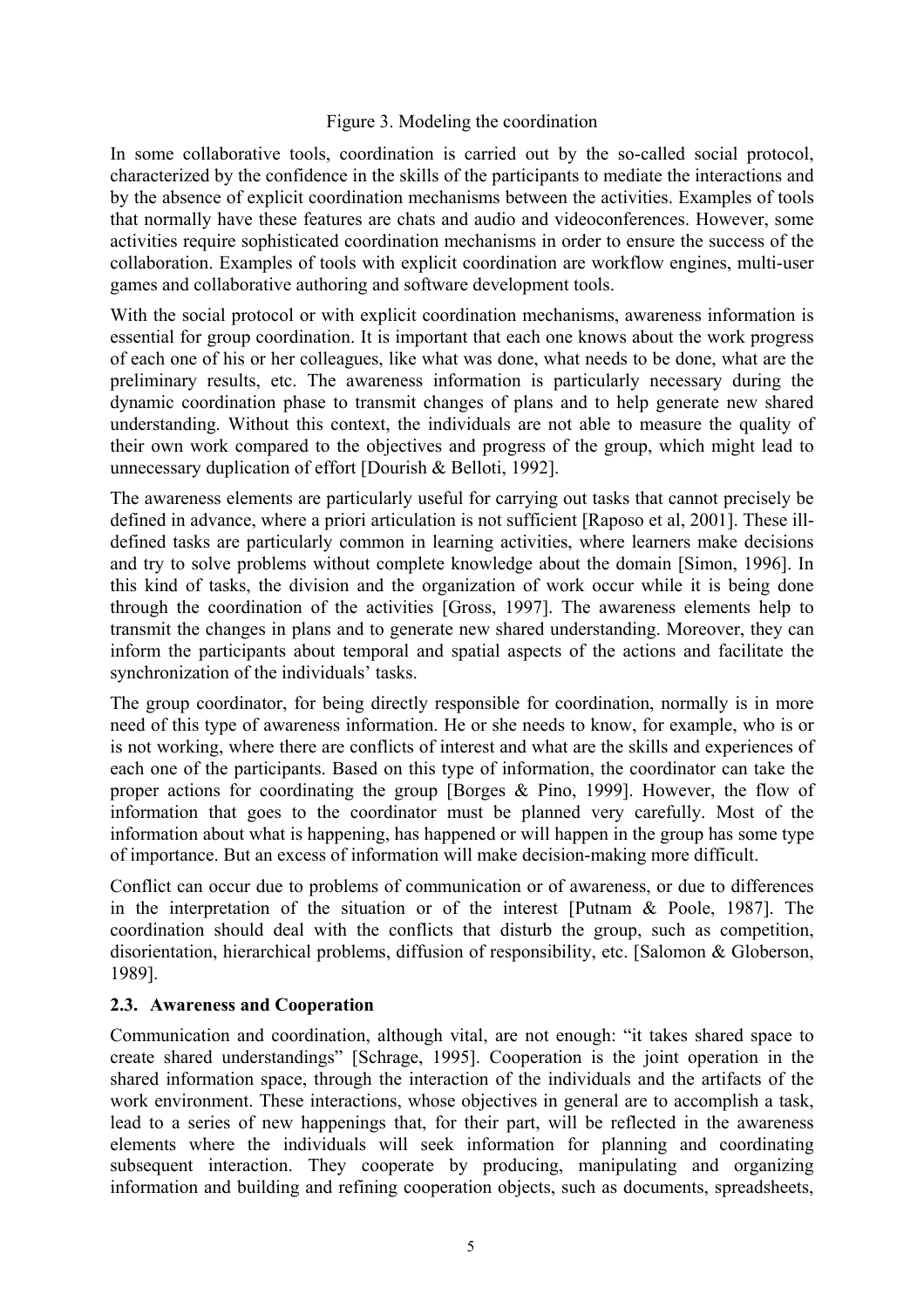artwork, etc. In order to act upon the objects, the members count upon expression elements, and for getting the results of their action (feedback) and the action of their colleagues (feedthrough) they have awareness elements (Figure 4).



Figure 4. Modeling the cooperation

The recording of the information that occurs during the cooperation seeks to increase the understanding between people, reducing uncertainty (related to absence of information) and double-meanings (related to ambiguity and the existence of conflicting information) [Daft & Lengel, 1986]. Individuals communicate between themselves in an attempt to solve misunderstandings.

To preserve, catalogue, categorize and structure the objects produced by the participants is a way of ensuring group memory. This type of knowledge can be seen as formal knowledge. However, the so-called informal knowledge—that is, ideas, facts, questions, points of view, conversations, discussions, decisions, etc.—that occur during the process and wind up defining it is difficult to capture. Nevertheless, it permits to recover the history of the discussion and the context in which decisions were made.

Upon recording, organizing and connecting the information exchanged during the collaboration to the digital artifacts, one may investigate the thinking that led to a given artifact (design rationale) and subsequently check, within a new context, if the motives that led to the taking of the project decisions are still valid. When this rationale behind the decisions is not available, the identification of the motives and of the techniques that were used is made difficult.

There are a number of tools in the literature that use hypertext to organize group memory [Shum & Hammond, 1994]. Some of these tools make it possible to link digital artifacts to shared space. As a result, the contexts of the artifacts and the interactions are preserved, facilitating their understanding and later recovery. Group memory then is formed by the artifacts (product memory) and by the information networks composed of facts, hypotheses, restrictions, decisions, arguments and the meaning of concepts (process memory).

Two or more people possess shared understanding of a situation if they have the equivalent expectations about it, know what is happening and what is coming next [Easterbrook, 1995].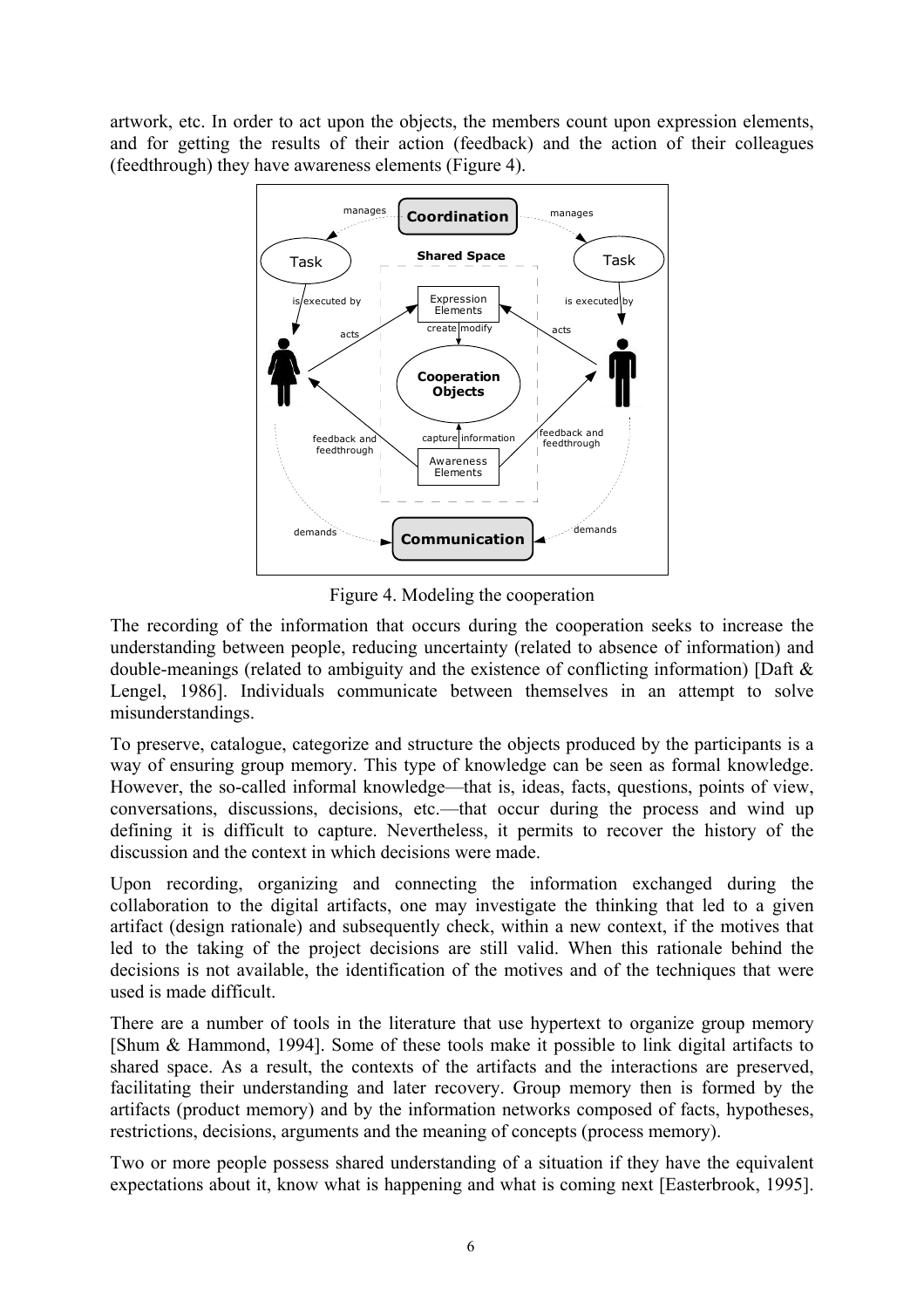The shared understanding makes it possible for individuals to build their own work contexts in a manner that lets them work towards the common objective, supplementing the activities of their colleagues.

Individuals seek in awareness elements information necessary to assemble the context and to anticipate the actions, the needs and the intentions of their group companions. Furthermore, the awareness elements help identify the role and the tasks of each one with relation to the collaborative goals and the cooperation objects [Gutwin, Stark & Greenberg, 1995].

It is essential for individuals to become aware of the changes in the environment caused by the actions of the group members [Neisser, 1976]. These actions, which normally are part of a plan to reach a certain goal, can also be guided by awareness elements.

A non-manageable quantity of information makes the organization of members of a group more difficult, causing misunderstandings and communication breakdowns [Fussel et al., 1998]. It should be remembered, however, that the existence of information overload is extremely related to the individual. Some persons are able to deal with more simultaneous information than are others, depending upon, among other things, the maturity, skills and capabilities of each one as well as the characteristics and the level of knowledge about the topic at hand [Chi et al, 1982].

In order to avoid overload, it is necessary to balance the need to supply information with the care to protect the resources destined for work. The supply of information in an asynchronous, structured, filtered and summarized form facilitates this task [Kraut & Attewell, 1997]. A general vision of the whole should be supplied, so that individuals may select which part of the information they desire to work with, and further details could be obtained when required. The reduction in the information overload in communication can come about, for example, through structuring of dialogue and the supply of simple and representative information that helps participants identify the relevance and the context of the messages without having to read them [Gerosa et al, 2001]. Moreover, there must be some kind of control so that the information flow is not greater than the capacity of the individual to process and digest it, despite the fact that this capacity is not easily measured.

### **3. Awareness Elements in the AulaNet Learning Environment**

Awareness is relevant for both individual and group work. Examples of awareness information that helps individual work are showing what messages an individual already has read, what are the new items since the previous visit, etc. Information about who currently is present in the environment, who is working with an artifact, among other, is oriented towards working in a group. Despite this separation, information must be designed to be complementary and to help individual work during the collaboration. Some other examples of information that generally is relevant in order to put the participant into context are the common objective, the role of each one within the context, what to do, how to proceed, what is the impact of an action, where to act, who is nearby, what can one's colleague do, what are the other people doing, the location, the origin, the importance, the relationships and the authorship of the objects [Gutwin & Greenberg, 1999].

Awareness elements are the environment interface elements through which information designed to provide awareness is disposed. While awareness elements are related to the interface, awareness is related to the human being. It involves recognition and interpretation of the information that is present in the shared space.

One should take these elements into account when designing groupware. Which awareness elements will be needed, how they should be generated, how to join them up and how to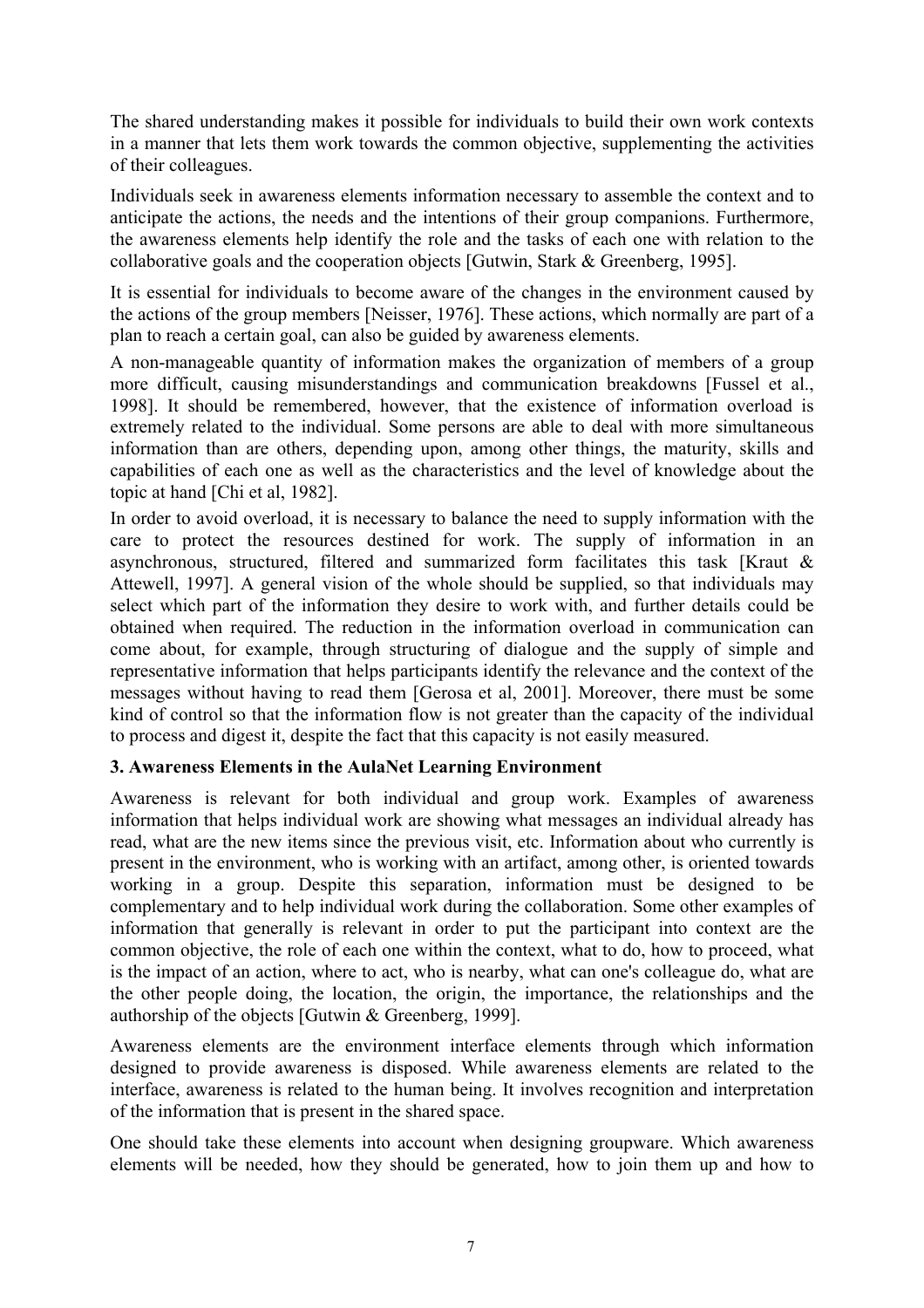distribute them must be foreseen. In this section, we will discuss some of these aspects with regard to the AulaNet environment.

## **3.1. The AulaNet Learning Environment**

The AulaNet<sup>1</sup> is a freeware environment based upon a groupware approach for teaching and learning on the Internet. The Software Engineering Laboratory of the Catholic University of Rio de Janeiro (PUC-Rio) has been developing it since June 1997.

The AulaNet's services are organized into services of communication, coordination and cooperation. The services are placed at the disposal of the teachers during creation and updating of courses, allowing them to select and to configure which will be made available to the participants.

The communication services supply the facilities that permit an exchange and sending of information. These services include an asynchronous text discussion tool in a newsgroup style (*Conferences*), synchronous text chat (*Debate*), instant message exchange between simultaneously connected participants (*Messages for Participants*), and individual electronic mail with the mediator (*Contact with the Teachers*) and with the entire group (*Discussion List*).

Upon working in a group, a number of complex coordination problems arise. The coordination services seek to minimize these problems, organizing the group to enable cooperation. In the AulaNet the services include a notification tool (*Notices*), a tool for the basic coordination of the flow of the course (*Lesson Plan*), evaluation tools (*Tasks and Exams*) and a tool for following group participation (*Follow-Up Reports*).

The cooperation services supply the means for collaborative learning [Harasim et al., 1997], for resolving problems and for course co-authoring. In the AulaNet, the cooperation services include a course reference list (*Bibliography* and *Webliography*), a list of transferable content (*Download*) and co-authoring facilities, both for teachers (*Teacher Co-authoring*) as well as learners (*Learner Co-authoring*).

In the following section, some examples will be given of awareness elements used in the AulaNet environment.

### **3.2. Designing Awareness Elements in the AulaNet Environment**

In order to navigate around the course, participants have a menu of services graphically represented by a remote control unit (Figure 5) that supplies navigational facilities built upon previous selections by the teacher of the communication, coordination and cooperation services. On the remote control unit, awareness information can be observed. In the upper part is the course code, offering an individual awareness element for localization and context. The remote control items make the participant aware of the services available at a given moment. Next to each menu item is a circular button. This button changes color in order to provide information about the services. A blue button indicates the service that the participant has selected, showing his location. A light orange button (highlighted in Figure 5) indicates that possible actions need to be taken. These actions include the presence of a colleague (on the synchronous communication services) or new items to be worked on, such as a new message or

 $\overline{a}$ 



Figure 5. Remote Control

<sup>1</sup> http://guiaaulanet.eduweb.com.br, http://www.les.inf.puc-rio.br/aulanet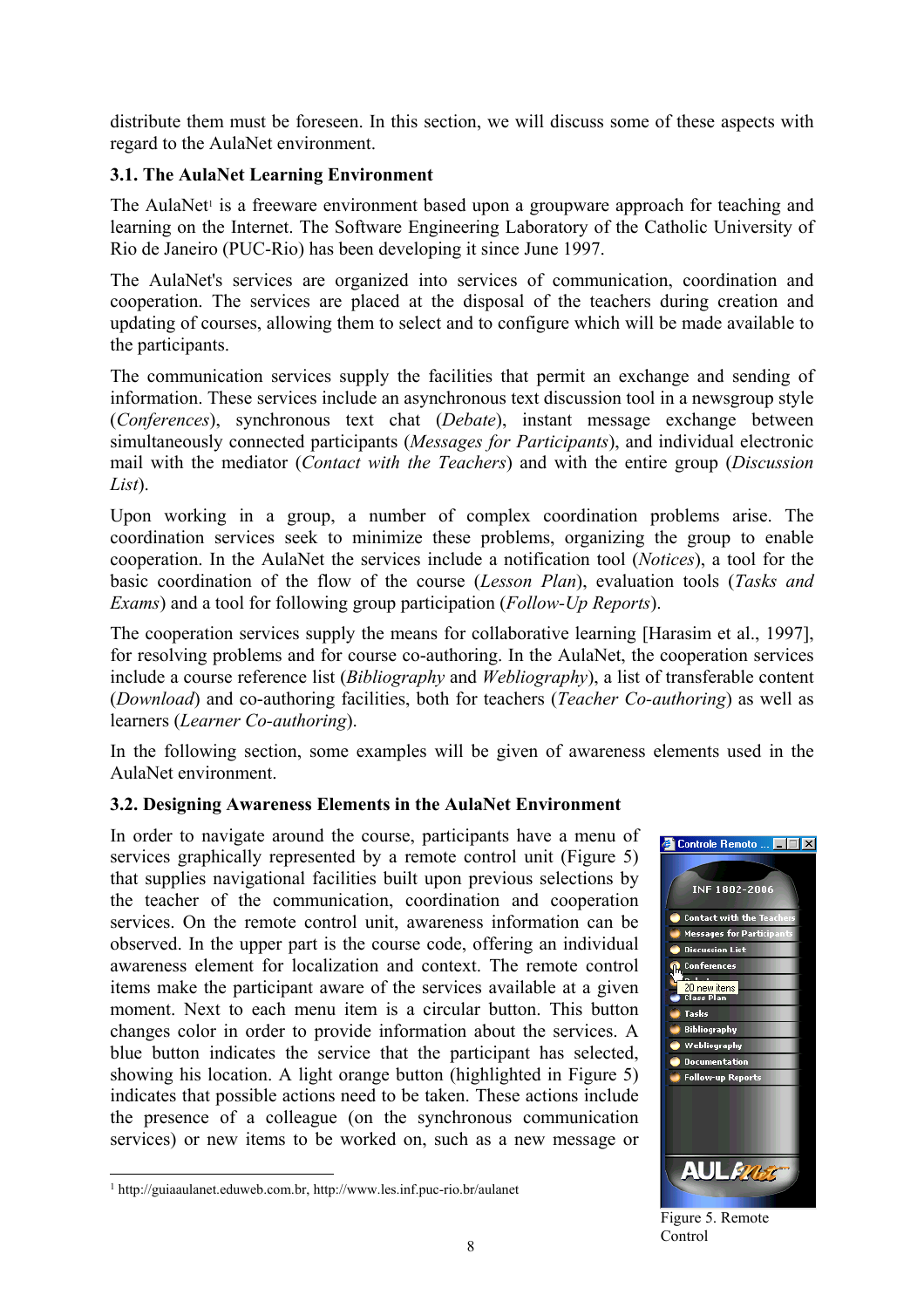content. Upon moving the mouse over the button, one sees the number of items upon which some action should be taken (items not read or not solved). A dark orange button indicates a service where no changes have taken place since the last access.

In the AulaNet Debate service, which implements a text chat as can be seen in Figure 6, there is an area where the participants who are present are listed, one where the messages are exhibited and one where participants can express themselves. Through the awareness elements (the two first areas) one can identify who is around and their profiles.



Figure 6. AulaNet Debate

On the AulaNet, whenever a list of topics is presented, as is the case of the class topics in the *Lesson Plan* or the *Conferences* forum, the quantity of unread items and the total of items of that topic are shown. Other awareness elements include the name and a description of the topic, previously supplied by the teacher, and the name of the content provider who created it. At the end of the list, totals of the quantity of topics, of the items and of the unread or unsolved items are provided.

The awareness information must provide individuals with a vision of what they will find in each one of the services, to enable them to decide one to work and to have a notion about the total volume of work that is pending. This information must be summarized in a manner that the participants may quickly obtain a notion about the quantity and the characteristics of the work to do.

| <b>AUL<i>mat</i></b><br>Menu                                                |                                                                                                                                                                                                                                                                                                                                                                                                                                                                                                                                                            |
|-----------------------------------------------------------------------------|------------------------------------------------------------------------------------------------------------------------------------------------------------------------------------------------------------------------------------------------------------------------------------------------------------------------------------------------------------------------------------------------------------------------------------------------------------------------------------------------------------------------------------------------------------|
|                                                                             |                                                                                                                                                                                                                                                                                                                                                                                                                                                                                                                                                            |
| Messages about '04) Learningware                                            |                                                                                                                                                                                                                                                                                                                                                                                                                                                                                                                                                            |
| o [Question] Aprendizagem Cooperativa [Renata - 01/04/2002 16:13 - Regular] | . [Seminar] Uma ferramenta de learningware transmite um modelo de aprendizado [Pedro - 01/04/2002 12:16 - Bom]<br>[Arqumentation] o learniqware veio para 'ajudar' o ensino tradicional [Fernando - 01/04/2002 23:40 - Regular]<br>Counter-Argumentation]Learningware pode servir como substituicao [Carlos - 02/04/2002 20:46 - Péssimo]<br>Counter-Argumentation]O ambiente se restringe a temas teóricos (Fernando - 02/04/2002 22:03 - Regular<br>[Arqumentation] Experiências Práticas em Ambientes de Simulação [Demetrius - 03/04/2002 13:37 - Bom] |

Figure 7 – Messages in a *Conference*

Upon listing the messages of the environment's asynchronous communication services, awareness information is offered in order to help participants contextualize the message, decide if it is the proper moment to access it or to locate something that is being sought after (Figure 7). The category, the subject, the author, the date and the assessment of each message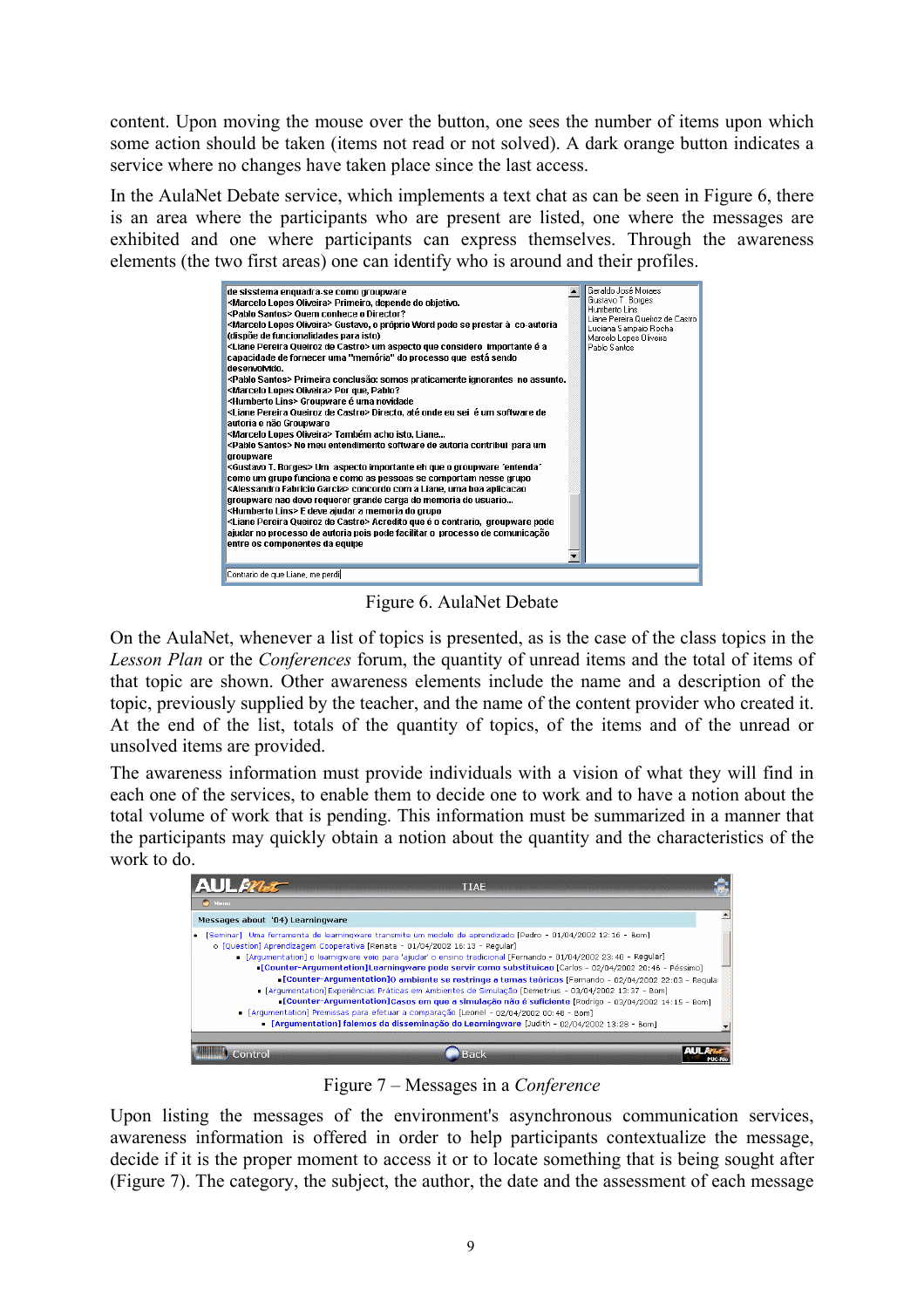are shown. Besides this information, the messages that still have not been read are in bold face, indicating that action needs to be taken. In the specific case of *Conferences* and *Contact with the Teachers*, where it is possible to explicitly answer the messages, another piece of awareness information that is presented is the nesting of the messages. Through nesting it is possible to identify the connections between the messages, facilitating the understanding of the context.

After identifying which information is necessary, one should analyze how it could be obtained. It can be generated explicitly by the individuals or extracted by the environment. For example, upon sending a message to a *Conference*, some information automatically is extracted such as, for example, the date of transmission and the sender. But there is other information, such as the category, the subject and the body that need to be supplied by the author through expression elements, as can be seen in Figure 8. The automatic extraction of the information that is necessary to provide awareness frees the participants from having to do so, which speeds up interaction. On the other hand, by having to supply information about their activities, participants are led to reflect before acting, which is desirable especially in asynchronous interaction [Gerosa et al, 2001].



Figure 8. Posting a message to a *Conference*

Once awareness information and how to obtain it has been identified, the next step is to analyze how it could be gathered and distributed. The choice of an adequate means of implementing the awareness elements helps to avoid information overload and the poor interpretation of data. In order to choose the appropriate means, one must take into consideration factors such as the importance of the information and how often it changes.

The AulaNet offers a service called *Follow-Up Reports* (Figure 9) that seeks to enhance the group awareness about its members activities, providing subsidies for coordination. The reports summarize the quantity, extracted automatically by the environment, and the quality of contributions, supplied by the course mediator. Each contribution—messages, participation in debates, submission of content and resolution of tasks—are marked and, in the majority, commented upon by the teacher.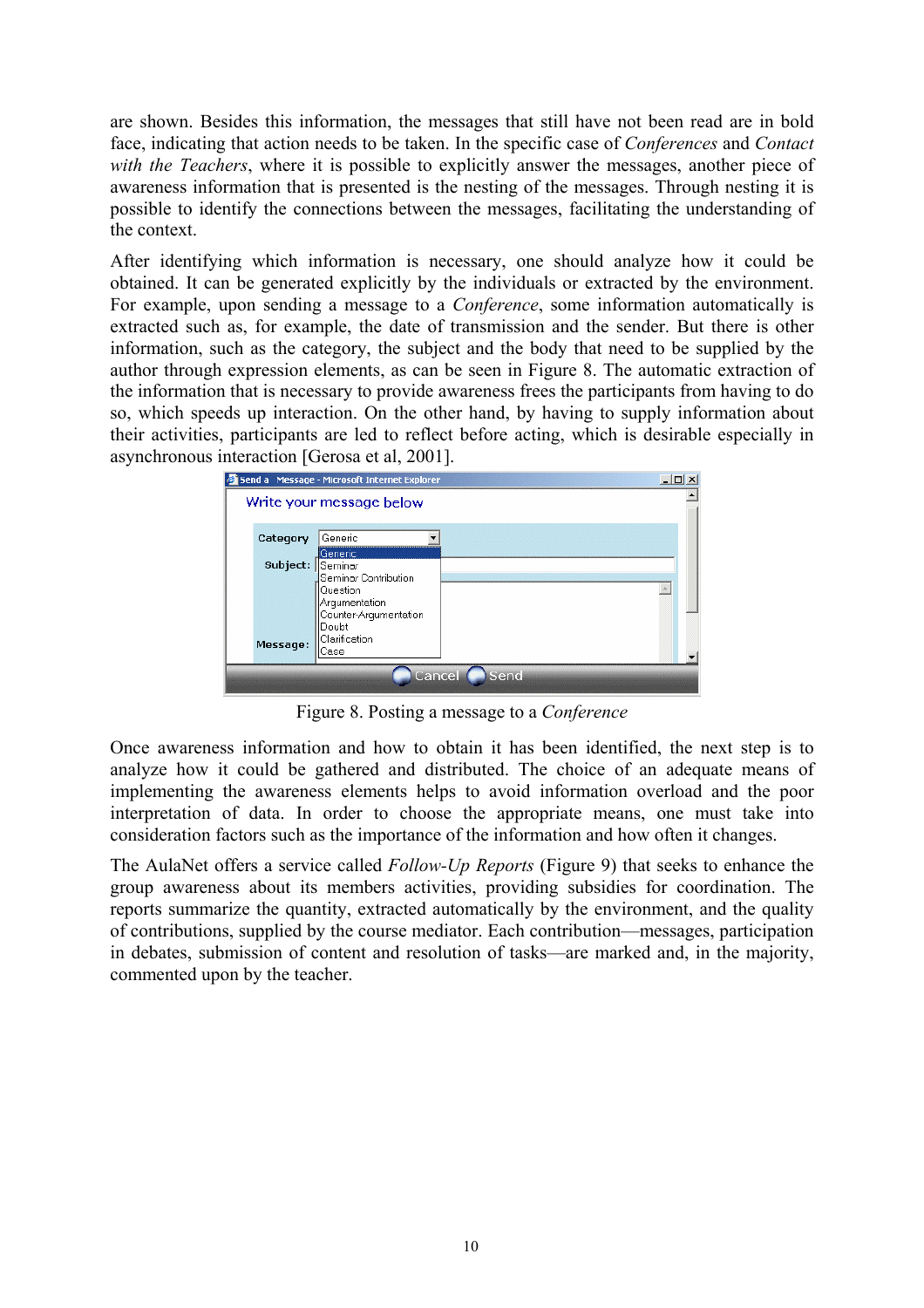| Participants  | Discussion List<br>$\mathbf{0}$ (0) | Conferences<br>8(6) | Debate<br>8.08(4)   | <b>Average Concept</b><br>8.63(10) |
|---------------|-------------------------------------|---------------------|---------------------|------------------------------------|
| Adriana       | Without concept                     | Good / 9.82         | Very active / 9.5   | 9.69                               |
| Gustavo       | Without concept                     | Reqular / 7.12      | Very active / 9     | 7.48                               |
| Hiran         | Without concept                     | Regular / 7.61      | Very active / 8     | 8.37                               |
| <b>Tudith</b> | Without concept                     | Good / 9.5          | Very active / 9.5   | 9.5                                |
| Leonel        | Without concept                     | Good / 9.29         | Active / 6.88       | 8.32                               |
| Márcio        | Without concept                     | Regular / 7.75      | Very active / 9     | 8.85                               |
| Mariano       | Without concept                     | Good $/10$          | Very active / 9.38  | 9.75                               |
| Pedro         | Without concept                     | Good $/9$           | Very active / 9     | 9                                  |
| Renata        | Without concept                     | Good / 9.24         | Very active / 9     | 9.15                               |
| Rodrigo       | Without concept                     | Regular / 7         | Low active $/$ 3.33 | 7.33                               |
| Weight        | Iо                                  | l6                  | l4                  | 10                                 |

Figure 9 – Follow-Up Report

The reports give an average rating of each participant per service, an average percentage for effective contributions, frequency of participation in the debates, the number of contributions per service and detailed reports for each service of the course. These reports make it possible for learners to check their performances and compare them with that of colleagues through information that is continuously updated. Furthermore, it helps the participants get to know each other better, to have a notion of how the course is going, of their roles within it and to choose other colleagues to form work groups. It also lets the mediator organize, motivate and evaluate the learners and check up on pending tasks.

### **3.3. Learners' Opinions about the Environment's Awareness Elements**

In this section, some of the comments made by learners who took the Information Technologies Applied to Education course [Fuks et al., 2002], which is entirely taught at distance on the AulaNet environment, are presented. These comments are about awareness support in the AulaNet environment and were extracted from the messages posted on the *Conferences* and from the evaluation questionnaires applied at the end of the course. This data consolidates the last four editions of the course and it was evaluated by the mediators of the course.

The remote control unit was one of the items that was most cited: "*The elements adopted, mainly the change of color in the remote control, which indicates tasks that were not finished, and the exhibition of the quantity of unread items, facilitate the organization of a learner and the optimization of time in the environment. The change of color in order to indicate something new avoids wasting time looking for them.*" "*For me, the most useful awareness elements are those supplied by the remote control, because they tell me where new information is and it facilitates my organization in the sense of knowing what to do (to visit) first.*"

The indentation and the categorizing of the messages also were cited as ways of providing awareness information that helps to characterize the messages. "*I thought the categorizing to be very important and interesting, since it helped in the exchange of messages between the participants in the course and let one distinguish between the types of messages.*" "*I think it helps the organization a lot. You know where to find what you want and it makes looking through the messages easier.*" "*If there were no categories, I would have to open up one message after another to know what was in it.*" "*The indentation of the messages is a great help to the learner since visually the relationships between the messages are characterized.*"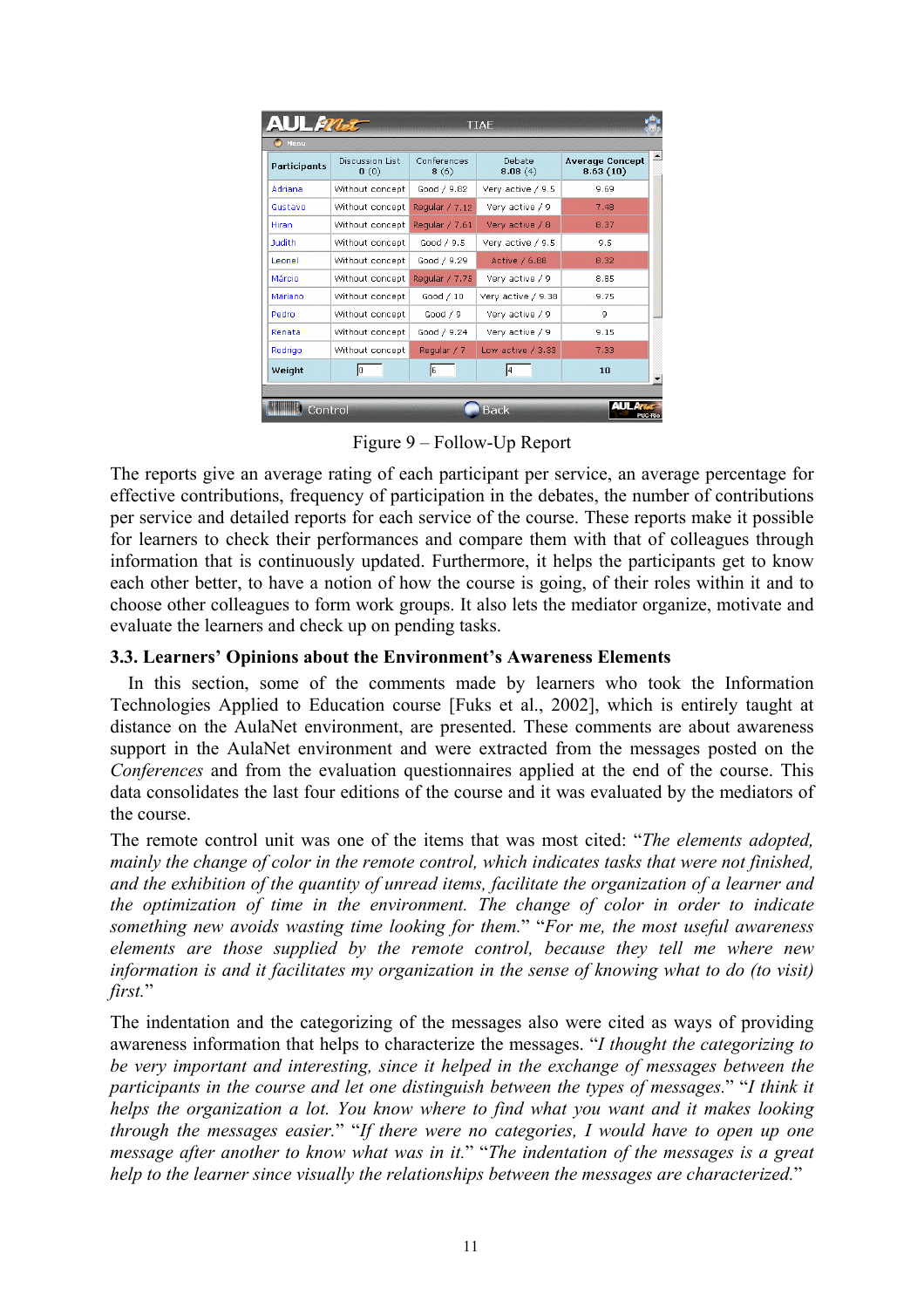According to the learners, the marking of the messages already read and content already visited was important to let them organize themselves. "*The marking of the unread messages in bold face avoids reading a message more than once.*" "*The marking of the messages that have been read is of great help to the learner. It organizes the messages and diminishes the cognitive load.*" They also said that the totaling of the items in the entry of the Conferences helped save time spent in unnecessary surfing. "*Through the quantity of unread messages on the main page of the Conferences it was possible to evaluate whether there was a need to enter the conference or not without going into it.*"

According to the learners, one service that lacks awareness elements is the Debate. What is missing are the elements to perceive who is absent: "*The list of participants makes it possible to quickly perceive the quantity and who is in the room; but it does not make it possible to explicitly be aware of which students are missing.*" The context of the messages: "*The rollover bar makes it possible to be aware of the quantity of messages that have been sent (inversely proportional to their size), and also makes it possible to estimate the temporal position of each message in the session, although this information could be more explicit.*" The sender of the messages and their role: "*There is no explicit awareness between the messages that are sent by the participants and those that are issued by the system, and there is no clear distinction between the messages of each participant nor their roles (mediator, moderator, etc.).*" Reactions of colleagues: "*In a face-to-face conversation, it is possible to perceive the interest, the understanding and affection through facial expressions, gestures, laughter, para-linguistic resources (aha, hmm), and in the Debate there are no resources for this.*" And others: "*There is no distinction between the messages issued by the participant and those destined for him or her; and there is no explicit awareness element telling what the topic of the debate is and how much time is left until the end of it.*"

Awareness information that was reported as missing were: notification by e-mail of Conferences messages; the number of connections and the time that each participant is connected to the environment; and the size and type of content. Some learners suggested that the things added since their last visit should be made available upon logging on and that there be a way of italicizing the messages from the Conferences that were of interest to them.

### **4. Final Considerations**

In order to work in a collaborative fashion an individual must negotiate (communicate), be in tune with the other members of the group (coordinate) and operate together in a shared space (cooperate). By being aware of the activities of other colleagues involved in the work and of the impact that occurs in the knowledge generated through collaboration, the participants will have information that helps in the synchronization of the work, coordinating themselves around their individual contexts.

A suitable design of an application's interface will make available the specific awareness elements that allows the participants to have the necessary information needed to carry on with their work. This reduces the chance of a participant disturbing a colleague just to request information that is already available in the environment [Segal, 1994]. However, it is not possible for the designer to define a priori which awareness elements will be appropriate and sufficient to convey the awareness information which is relevant for the participants in each and every moment. This process must be continuous and experimental in order to adapt the elements to the real requirements of the individuals. It is worth remembering also that each participant has her own skills, requirements and preferences. Thus, the elements must be flexible to adjust to different personal styles without overly complicating the use of the environment or making it possible to distort it. Furthermore, care must be taken to control the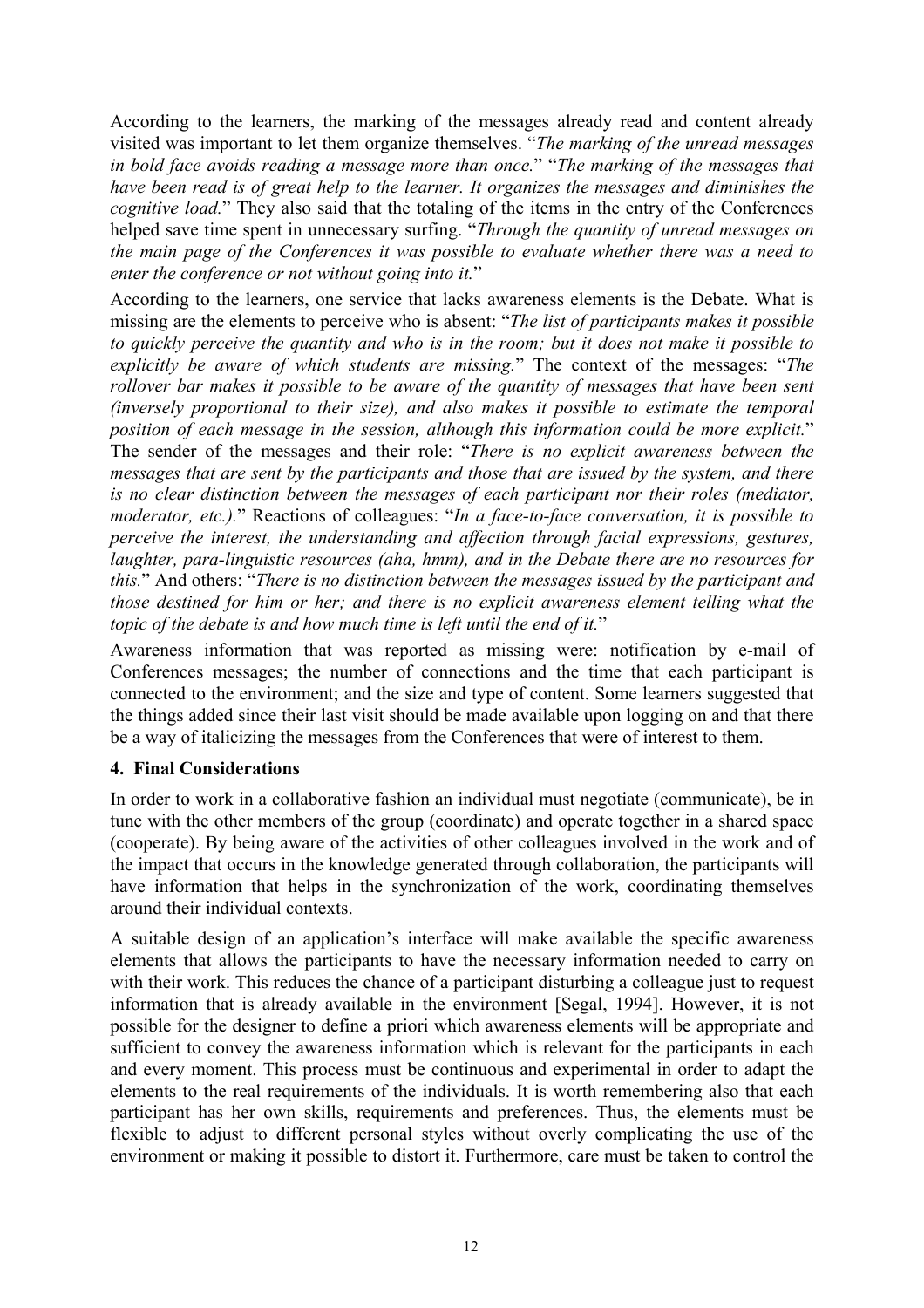flow and the quantity of awareness information to be disposed so that individuals do not feel overloaded.

A designer must foresee what awareness information is relevant, how it can be captured or generated, when and where awareness elements are required, how to present them and how to give individuals control over them. Care must be taken in all stages not to compromise the fluidity of the collaboration. An excess of information may cause overload and complicate things. The choice of the appropriate means for implementing these elements and the use of filters and customized methods of receiving information help to avoid overload and poor interpretation of data. Not always should all of the information be presented to the group. Sometimes, it should be made available in an appropriate repository, or even discarded. Similarly, some information is absolutely essential and must unconditionally be shown to the group [David & Borges, 2001].

The appropriate way of creating an interface that makes awareness information available is beyond the scope of this paper. Aspects of the graphic project should be taken into account as well as the media to be used and cognitive aspects, among others. Ideally, the groupware developer will have the assistance of an interface designer.

This paper has shown a model of collaborative work, explaining how awareness relates to communication, coordination and cooperation. This model help the designer to define the elements and the sources of awareness. This paper also has brought up some examples of the application of the concepts that were discussed, reporting about awareness elements in the AulaNet environment.

The development and the use of this environment served as a base for the generation and experimentation of the ideas contained in this paper. In [Gerosa et al, 2001] there is a report about experiments related to the categorizing and structuring of messages, showing that the organization of the shared information space could be done using awareness information about the messages exchanged within a learning group.

### **Acknowledgement**

The AulaNet project is partially financed by the Fundação Padre Leonel Franca, by the Ministry of Science and Technology through its Program of Excellence Nuclei (PRONEX) grant nº 76.97.1029.00 (3366), and also through its Multi-Agent Systems for Software Engineering Project (ESSMA) grant nº 552068/2002-0. It is also financed by individual grants awarded by the National Research Council to: Carlos José Pereira de Lucena nº 300031/92-0, Hugo Fuks nº 303055/02-2, Marco Aurélio Gerosa nº 140103/02-3.

### **References**

- Benbunan-Fich, R. & Hiltz, S. R. (1999), "Impacts of Asynchronous Learning Networks on Individual and Group Problem Solving: A Field Experiment," *Group Decision and Negotiation*, Vol.8, pp. 409-426, 1999.
- Borges, M.R. & Pino, J.A. (1999) "Awareness mechanisms for coordination in asynchronous CSCW," *Procs. of the 9th Workshop on Information Technologies and Systems* (WITS'99), 1999, pp. 69-74.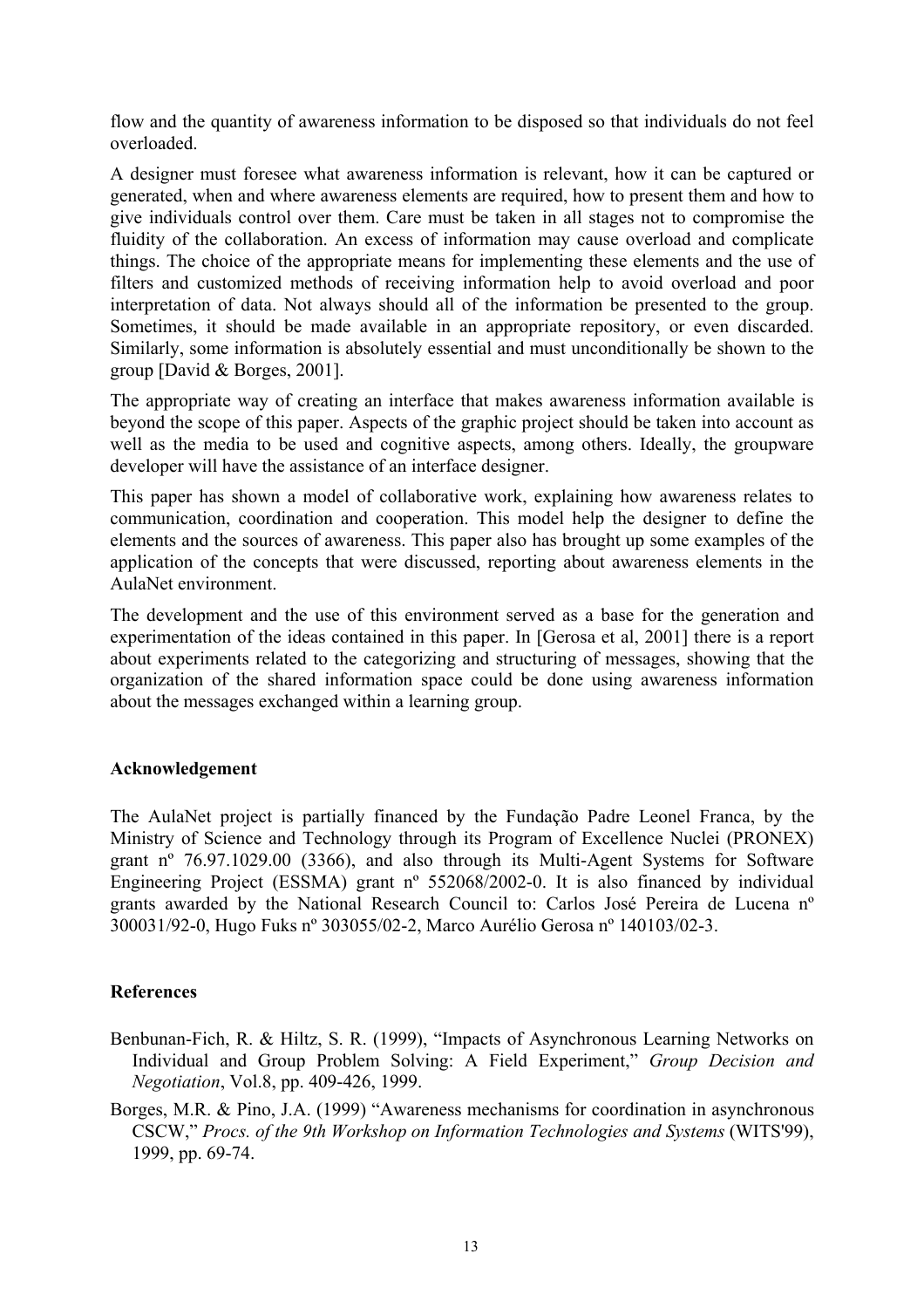- Brinck, T. & McDaniel, S. E. (1997), "Awareness in Collaborative Systems," *Workshop Report*, SIGCHI Bulletin.
- Chi, M.T.H., Glaser, R. & Rees, E. (1982), "Expertise in Problem Solving", In R. Sternberg (Ed.) *Advances in the Psychology of Human Intelligence*, 7-76, Hillsdale, NJ: Erlbaum. Available at http://www.pitt.edu/~chi/papers/ChiGlaserRees.pdf.
- Daft, R.L. and Lengel, R.H. (1986) "Organizational information requirements, media richness and structural design," *Organizational Science,* 32/5: 554-571
- David, J.M.N. & Borges, M.R.S. (2001), "Selectivity of awareness components in asynchronous CSCW environments," *Proceedings of 7th International Workshop on Groupware – CRIWG 2001*, IEEE, 6-8 September 2001, Darmstadt, Germany
- Dourish, P, & Belloti, V. (1992), "Awareness and coordination in shared workspaces," *Proceedings of CSCW'92*, Chapel Hill NC, 1992.
- Easterbrook, S. (1995), "Why groupware is so difficult to design," *proceedings of 28th HICSS*, Hawaii, pp. 191-199, 1995
- Fuks, H., Gerosa, M.A. & Lucena, C.J.P. (2002), "The Development and Application of Distance Learning on the Internet," *The Journal of Open and Distance Learning*, Vol. 17, N. 1, ISSN 0268-0513, February 2002, pp. 23-38
- Fussell, S. R. et all. (1998). "Coordination, overload and team performance: effects of team communication strategies," *Proceedings of CSCW '98*, Chapel Hill NC, pp 275-284, 1998.
- Gerosa, M.A., Fuks, H. & Lucena, C.J.P. (2001), "Use of Categorization and Structuring of Messages in order to Organize the Discussion and Reduce Information Overload in Asynchronous Textual Communication Tools," *7th International Workshop on Groupware - CRIWG 2001*, IEEE, 6-8 September Darmstadt, Germany, pp 136-141.
- Gross, T. (1997), "Towards flexible support for cooperation: group awareness in shared workspaces," DEXA'97, França, IEEE, Los Alamitos, CA, pp. 406-411, 1997.
- Gutwin, C. & Greenberg, S. (1999), "A framework of awareness for small groups in sharedworkspace groupware," *Technical Report 99-1*, Saskatchewan University, 1999
- Gutwin, C., Stark, G. & Greenberg, S. (1995) "Support for workspace awareness in educational groupware". *Computer Support for Collaborative Learning*, Lawrence Erlbaum Associates, New York, 1995, pp. 147-156.
- Harasim, L., Hiltz, S. R., Teles, L., & Turoff, M. (1997), *Learning networks: A field guide to teaching and online learning*, 3rd ed., MIT Press, 1997.
- Hiltz, S.R. (1994) *The Virtual Classroom: Learning without limits via computer networks*, Norwood, New Jersey: Ablex Publishing Corporation, 1994.
- Kraut, R. E., & Attewell, P. (1997), "Media use in global corporation: electronic mail and organizational knowledge," *Research milestone on the information highway*, Mahwah, NJ: Erlbaum, 1997.
- Liu, Y., Shi, Y. & Xu, G. (2001), "Supporting Group Awareness in Collaborative Design", *Proceeding of Computer Supported Cooperative Work in Design 2001*, London, Jul 2001.
- Long, B. and Baecker, R. (1997) "A taxonomy of Internet communication tools," *Proceedings of WebNet - World Conference of the WWW, Internet, and Intranet*, Toronto, Canada, p. 318-323. ISBN 1-880094-27-4
- Neisser, U. (1976), *Cognition and Reality*, Ed. W.H. Freeman, San Francisco.
- Putnan, L. L., & Poole, M. S. (1987), "Conflict and Negotiation," *Handbook of organizational Communication: An Interdisciplinary Perspective*, Newbury Park, 549-599.